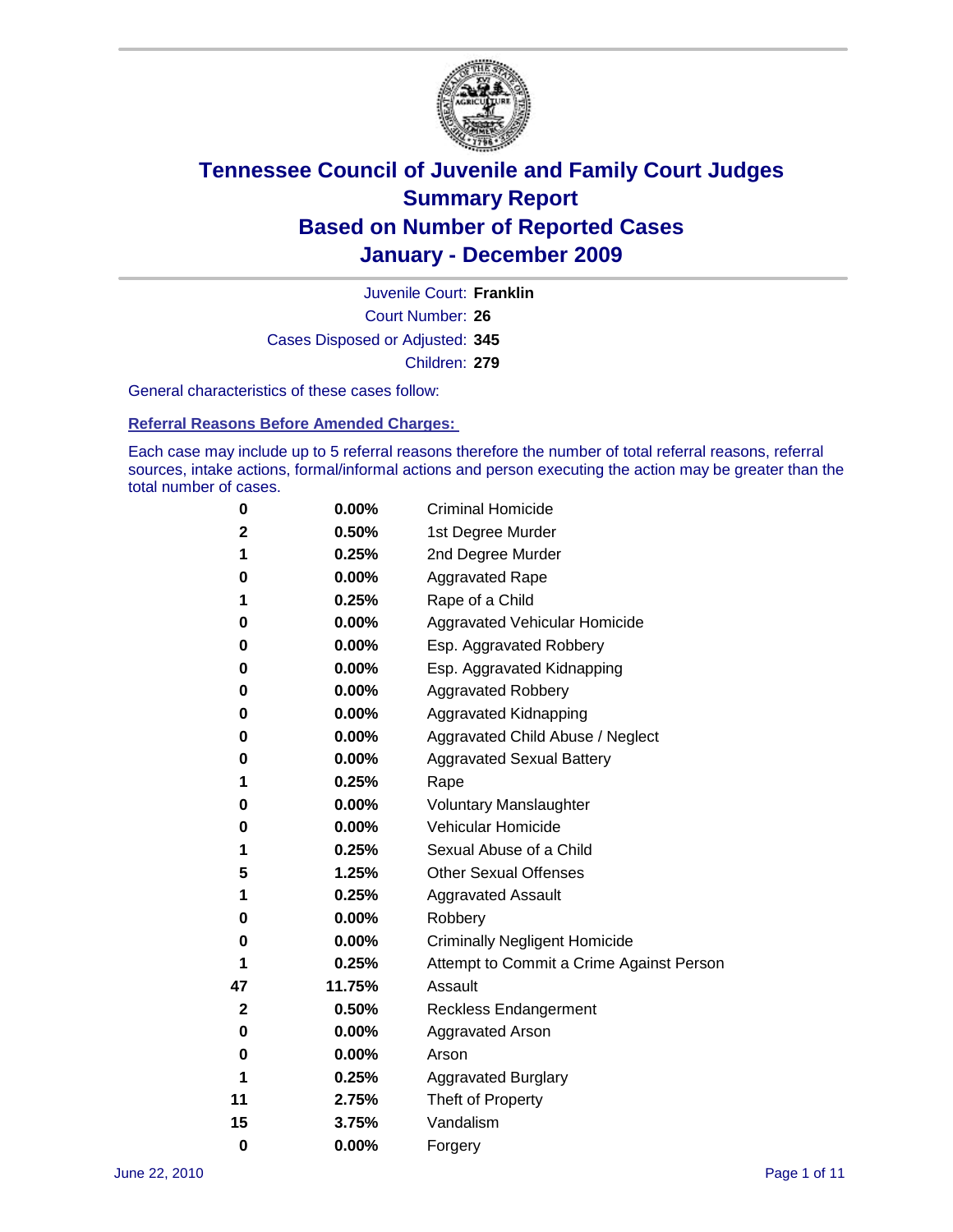

Court Number: **26** Juvenile Court: **Franklin** Cases Disposed or Adjusted: **345** Children: **279**

#### **Referral Reasons Before Amended Charges:**

Each case may include up to 5 referral reasons therefore the number of total referral reasons, referral sources, intake actions, formal/informal actions and person executing the action may be greater than the total number of cases.

| 0            | 0.00%  | <b>Worthless Checks</b>                                     |
|--------------|--------|-------------------------------------------------------------|
| 0            | 0.00%  | Illegal Possession / Fraudulent Use of Credit / Debit Cards |
| 12           | 3.00%  | <b>Burglary</b>                                             |
| 5            | 1.25%  | Unauthorized Use of a Vehicle                               |
| 1            | 0.25%  | <b>Cruelty to Animals</b>                                   |
| 27           | 6.75%  | Sale of Controlled Substances                               |
| 6            | 1.50%  | <b>Other Drug Offenses</b>                                  |
| 4            | 1.00%  | <b>Possession of Controlled Substances</b>                  |
| 0            | 0.00%  | <b>Criminal Attempt</b>                                     |
| 0            | 0.00%  | Carrying Weapons on School Property                         |
| 2            | 0.50%  | Unlawful Carrying / Possession of a Weapon                  |
| 0            | 0.00%  | <b>Evading Arrest</b>                                       |
| 0            | 0.00%  | Escape                                                      |
| 2            | 0.50%  | Driving Under Influence (DUI)                               |
| 17           | 4.25%  | Possession / Consumption of Alcohol                         |
| $\mathbf{2}$ | 0.50%  | Resisting Stop, Frisk, Halt, Arrest or Search               |
| 0            | 0.00%  | <b>Aggravated Criminal Trespass</b>                         |
| 3            | 0.75%  | Harassment                                                  |
| 0            | 0.00%  | Failure to Appear                                           |
| 1            | 0.25%  | Filing a False Police Report                                |
| 0            | 0.00%  | Criminal Impersonation                                      |
| 23           | 5.75%  | <b>Disorderly Conduct</b>                                   |
| 7            | 1.75%  | <b>Criminal Trespass</b>                                    |
| 0            | 0.00%  | <b>Public Intoxication</b>                                  |
| 0            | 0.00%  | Gambling                                                    |
| 83           | 20.75% | <b>Traffic</b>                                              |
| 0            | 0.00%  | <b>Local Ordinances</b>                                     |
| 0            | 0.00%  | Violation of Wildlife Regulations                           |
| 0            | 0.00%  | Contempt of Court                                           |
| 10           | 2.50%  | Violation of Probation                                      |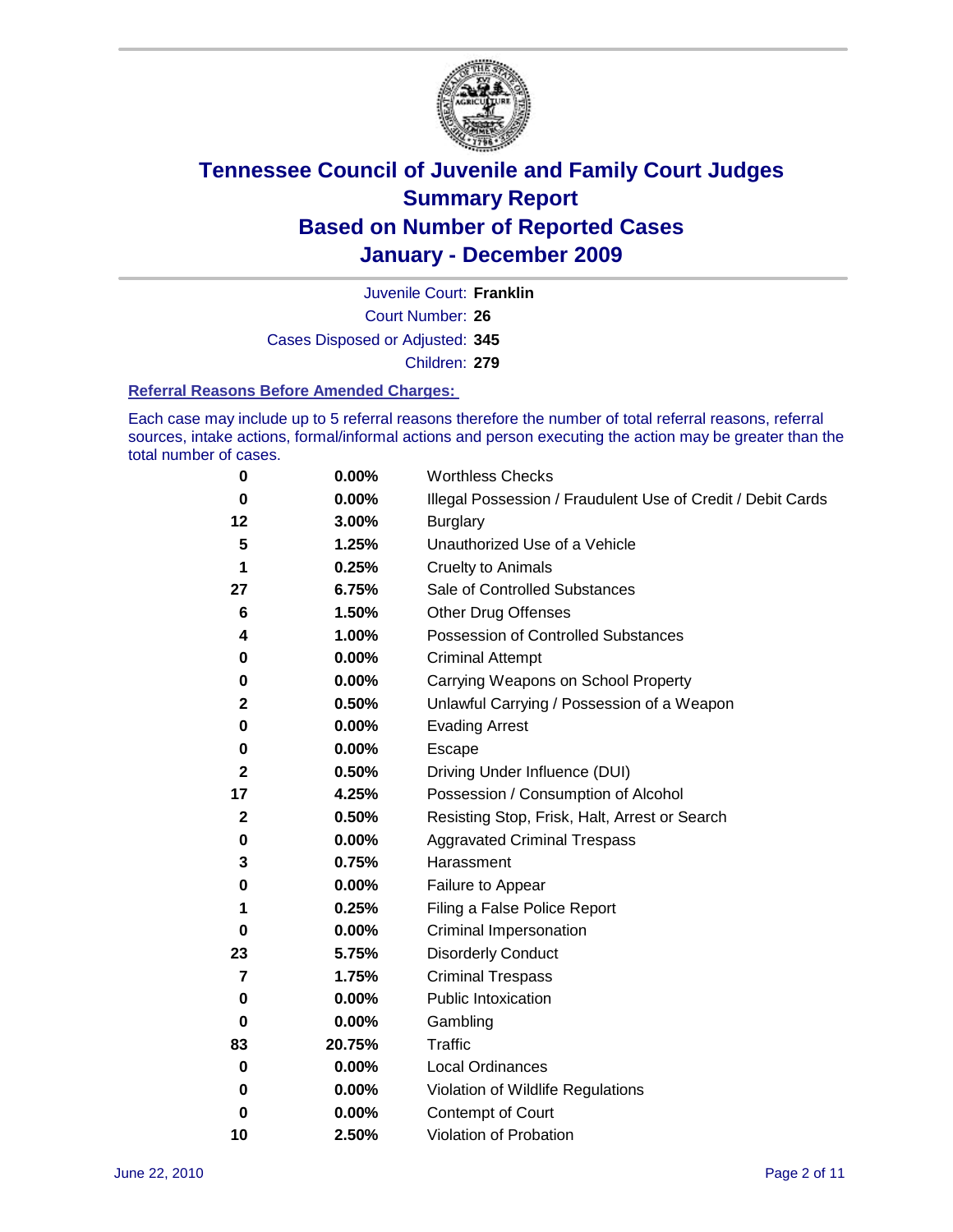

Court Number: **26** Juvenile Court: **Franklin** Cases Disposed or Adjusted: **345** Children: **279**

#### **Referral Reasons Before Amended Charges:**

Each case may include up to 5 referral reasons therefore the number of total referral reasons, referral sources, intake actions, formal/informal actions and person executing the action may be greater than the total number of cases.

| 400      | 100.00%           | <b>Total Referrals</b>                                        |
|----------|-------------------|---------------------------------------------------------------|
| 21       | 5.25%             | Other                                                         |
| 0        | 0.00%             | <b>Consent to Marry</b>                                       |
| 0        | $0.00\%$          | <b>Request for Medical Treatment</b>                          |
| 0        | 0.00%             | <b>Child Support</b>                                          |
| 0        | 0.00%             | Paternity / Legitimation                                      |
| 0        | 0.00%             | Visitation                                                    |
| 0        | 0.00%             | Custody                                                       |
| 0        | 0.00%             | <b>Foster Care Review</b>                                     |
| 7        | 1.75%             | <b>Administrative Review</b>                                  |
| 1        | 0.25%             | <b>Judicial Review</b>                                        |
| 0        | 0.00%             | Violation of Informal Adjustment                              |
| 0        | 0.00%             | <b>Violation of Pretrial Diversion</b>                        |
| $\bf{0}$ | 0.00%             | Dependency / Neglect<br><b>Termination of Parental Rights</b> |
| 1<br>0   | 0.00%             | <b>Physically Abused Child</b>                                |
| 0        | $0.00\%$<br>0.25% | <b>Sexually Abused Child</b>                                  |
| 9        | 2.25%             | Violation of Curfew                                           |
| 0        | $0.00\%$          | Violation of a Valid Court Order                              |
| 10       | 2.50%             | Possession of Tobacco Products                                |
| 0        | 0.00%             | Out-of-State Runaway                                          |
| 0        | 0.00%             | In-State Runaway                                              |
| 42       | 10.50%            | Truancy                                                       |
| 12       | 3.00%             | Unruly Behavior                                               |
| 3        | 0.75%             | Violation of Aftercare                                        |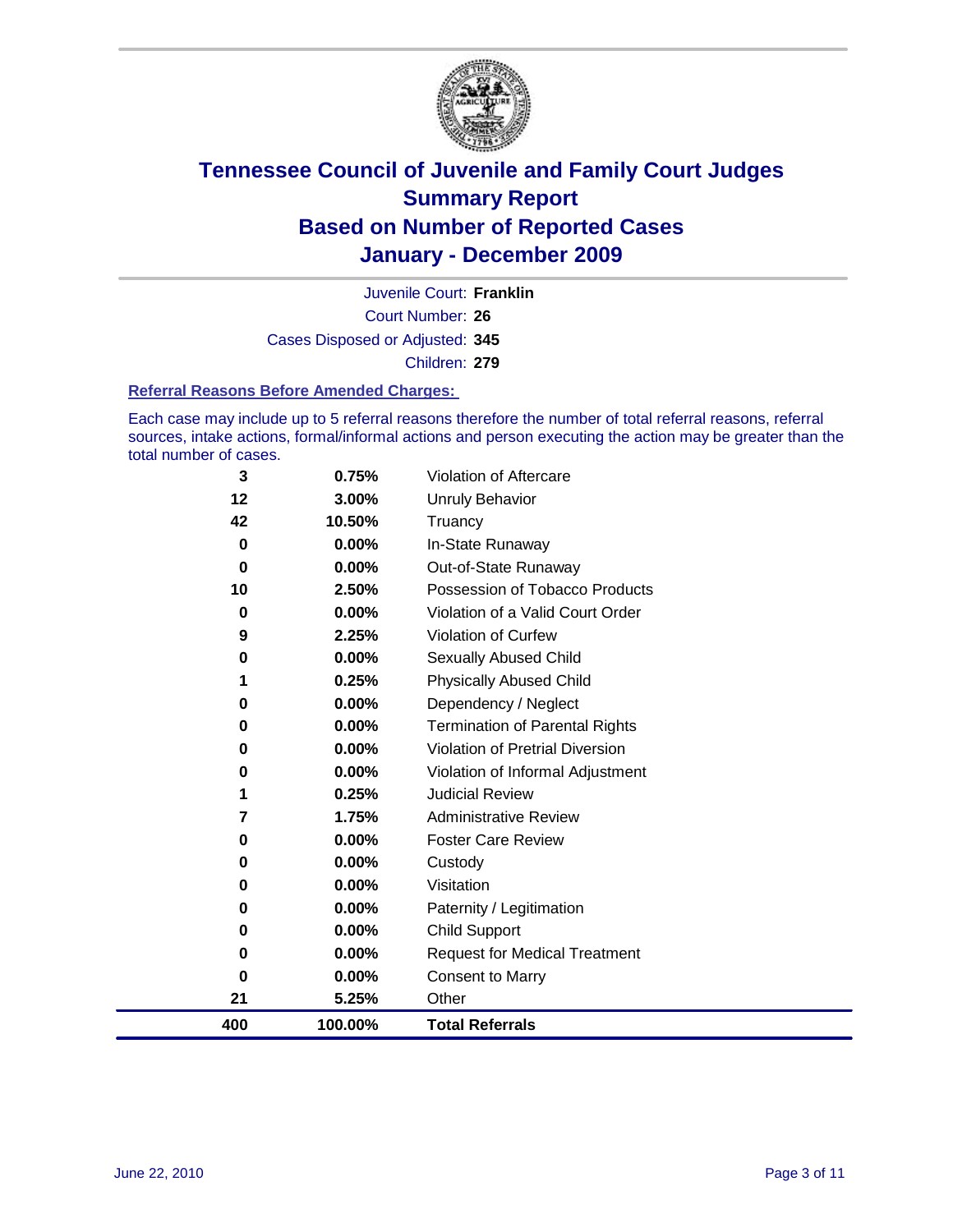

|                                 | Juvenile Court: Franklin |                                   |  |  |
|---------------------------------|--------------------------|-----------------------------------|--|--|
|                                 | Court Number: 26         |                                   |  |  |
| Cases Disposed or Adjusted: 345 |                          |                                   |  |  |
|                                 |                          | Children: 279                     |  |  |
| <b>Referral Sources: 1</b>      |                          |                                   |  |  |
| 243                             | 60.75%                   | Law Enforcement                   |  |  |
| 24                              | 6.00%                    | Parents                           |  |  |
| 6                               | 1.50%                    | Relatives                         |  |  |
| 1                               | 0.25%                    | Self                              |  |  |
| 81                              | 20.25%                   | School                            |  |  |
| 0                               | 0.00%                    | <b>CSA</b>                        |  |  |
| $\mathbf 3$                     | 0.75%                    | <b>DCS</b>                        |  |  |
| $\mathbf{2}$                    | 0.50%                    | <b>Other State Department</b>     |  |  |
| 0                               | $0.00\%$                 | <b>District Attorney's Office</b> |  |  |
| $\mathbf 3$                     | 0.75%                    | <b>Court Staff</b>                |  |  |
| $\mathbf 0$                     | $0.00\%$                 | Social Agency                     |  |  |
| $\mathbf{2}$                    | 0.50%                    | <b>Other Court</b>                |  |  |
| 18                              | 4.50%                    | Victim                            |  |  |
| 0                               | 0.00%                    | Child & Parent                    |  |  |
| 0                               | 0.00%                    | Hospital                          |  |  |
| $\mathbf 0$                     | 0.00%                    | Unknown                           |  |  |
| 17                              | 4.25%                    | Other                             |  |  |
| 400                             | 100.00%                  | <b>Total Referral Sources</b>     |  |  |
|                                 |                          |                                   |  |  |

### **Age of Child at Referral: 2**

| 0   | $0.00\%$ | Unknown            |
|-----|----------|--------------------|
| 1   | 0.36%    | Ages 19 and Over   |
| 95  | 34.05%   | Ages 17 through 18 |
| 118 | 42.29%   | Ages 15 through 16 |
| 43  | 15.41%   | Ages 13 through 14 |
| 16  | 5.73%    | Ages 11 through 12 |
| 6   | 2.15%    | Ages 10 and Under  |
|     |          |                    |

<sup>1</sup> If different than number of Referral Reasons (400), verify accuracy of your court's data.

<sup>2</sup> One child could be counted in multiple categories, verify accuracy of your court's data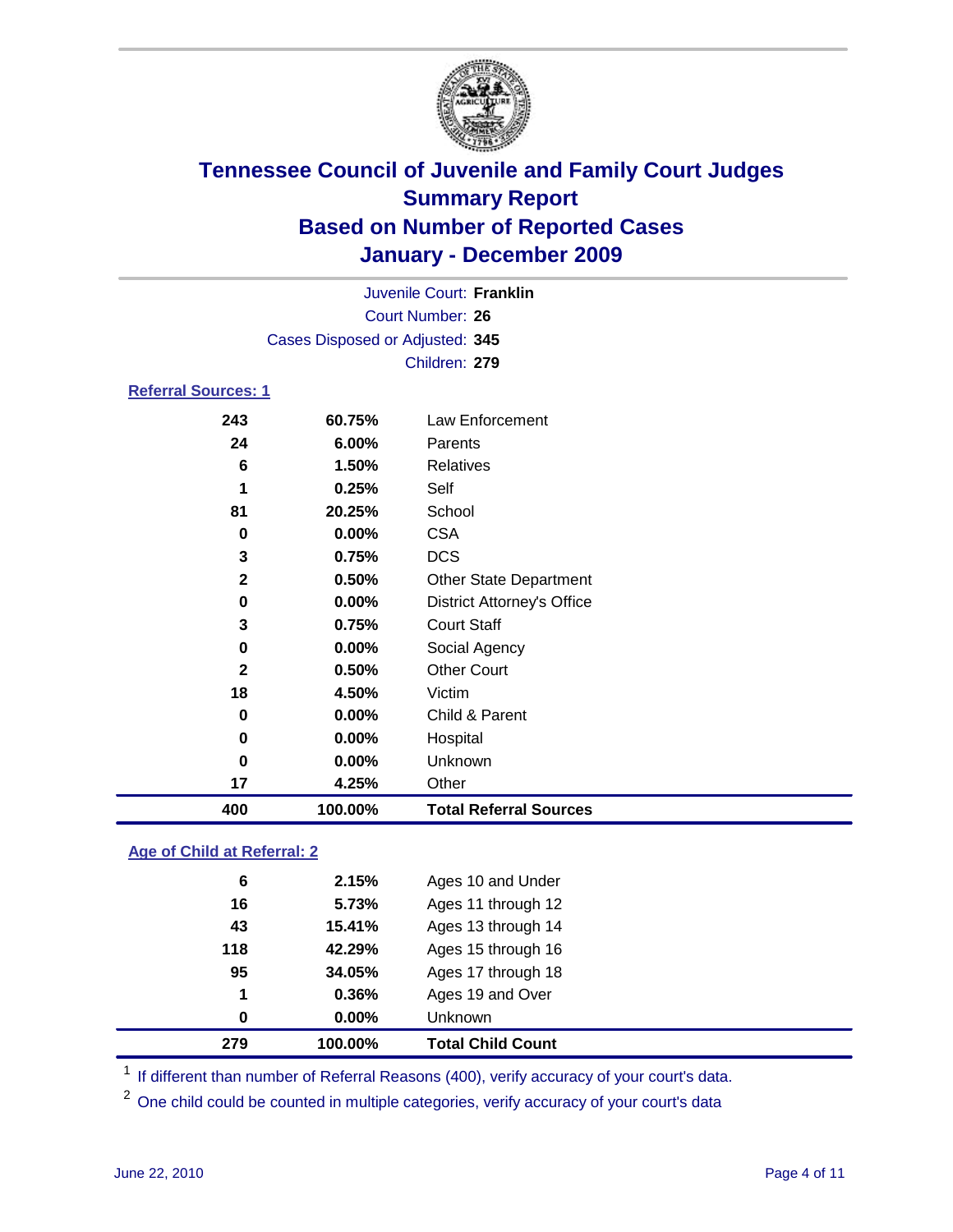

| Juvenile Court: Franklin                |                                 |                          |  |  |
|-----------------------------------------|---------------------------------|--------------------------|--|--|
| <b>Court Number: 26</b>                 |                                 |                          |  |  |
|                                         | Cases Disposed or Adjusted: 345 |                          |  |  |
|                                         |                                 | Children: 279            |  |  |
| Sex of Child: 1                         |                                 |                          |  |  |
| 161                                     | 57.71%                          | Male                     |  |  |
| 118                                     | 42.29%                          | Female                   |  |  |
| $\mathbf 0$                             | 0.00%                           | Unknown                  |  |  |
| 279                                     | 100.00%                         | <b>Total Child Count</b> |  |  |
| Race of Child: 1                        |                                 |                          |  |  |
| 252                                     | 90.32%                          | White                    |  |  |
| 24                                      | 8.60%                           | African American         |  |  |
| 0                                       | 0.00%                           | Native American          |  |  |
| 0                                       | 0.00%                           | Asian                    |  |  |
| 3                                       | 1.08%                           | Mixed                    |  |  |
| $\mathbf 0$                             | 0.00%                           | Unknown                  |  |  |
| 279                                     | 100.00%                         | <b>Total Child Count</b> |  |  |
| <b>Hispanic Origin: 1</b>               |                                 |                          |  |  |
| 6                                       | 2.15%                           | Yes                      |  |  |
| 273                                     | 97.85%                          | <b>No</b>                |  |  |
| $\mathbf 0$                             | 0.00%                           | Unknown                  |  |  |
| 279                                     | 100.00%                         | <b>Total Child Count</b> |  |  |
| <b>School Enrollment of Children: 1</b> |                                 |                          |  |  |
| 269                                     | 96.42%                          | Yes                      |  |  |
| 10                                      | 3.58%                           | No                       |  |  |
| $\mathbf 0$                             | 0.00%                           | Unknown                  |  |  |
| 279                                     | 100.00%                         | <b>Total Child Count</b> |  |  |

One child could be counted in multiple categories, verify accuracy of your court's data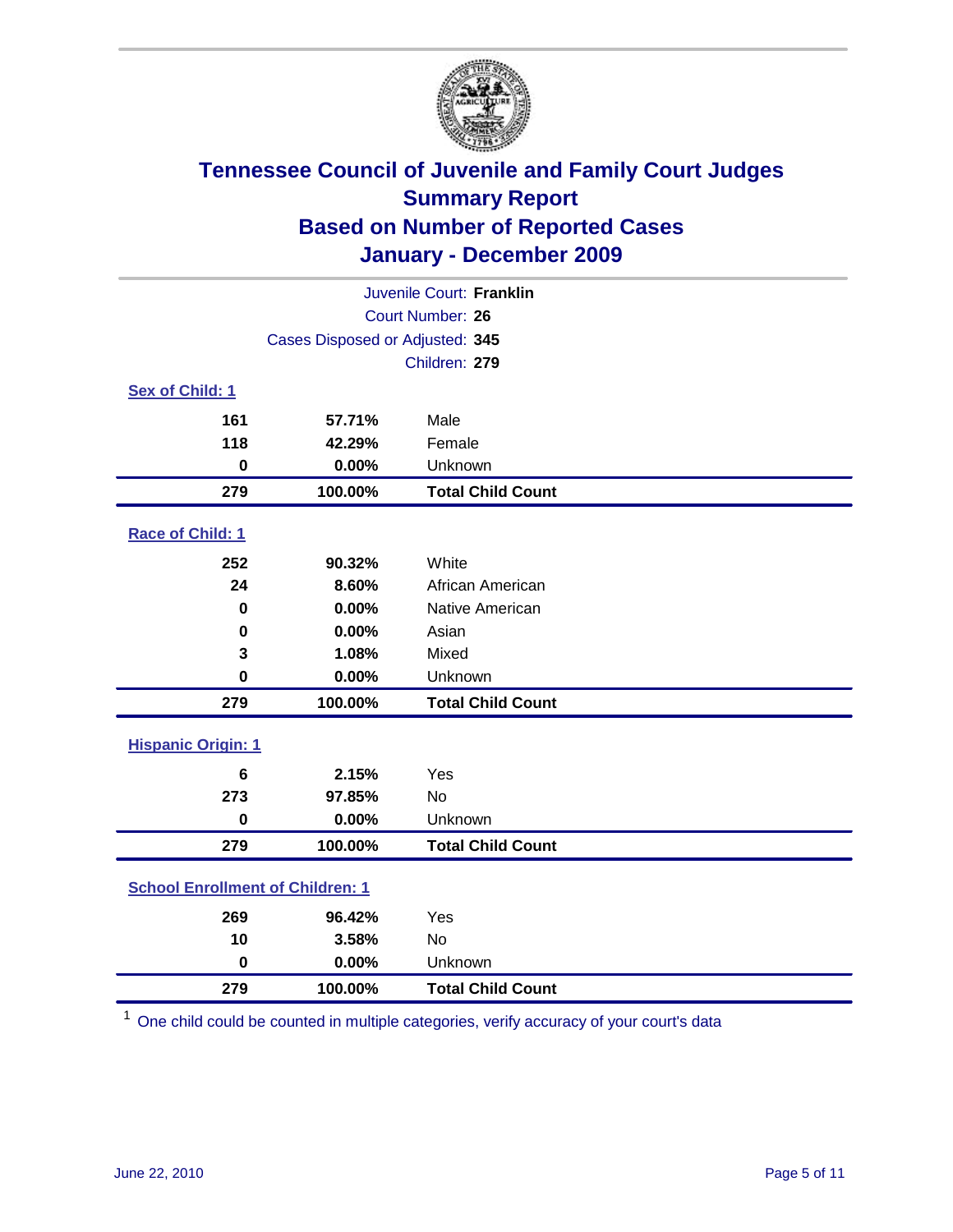

Court Number: **26** Juvenile Court: **Franklin** Cases Disposed or Adjusted: **345** Children: **279**

### **Living Arrangement of Child at Time of Referral: 1**

| 279 | 100.00%  | <b>Total Child Count</b>     |
|-----|----------|------------------------------|
| 10  | 3.58%    | Other                        |
| 0   | $0.00\%$ | Unknown                      |
| 2   | 0.72%    | Independent                  |
| 0   | 0.00%    | In an Institution            |
| 1   | 0.36%    | In a Residential Center      |
| 2   | 0.72%    | In a Group Home              |
| 0   | $0.00\%$ | With Foster Family           |
| 5   | 1.79%    | With Adoptive Parents        |
| 14  | 5.02%    | <b>With Relatives</b>        |
| 30  | 10.75%   | <b>With Father</b>           |
| 113 | 40.50%   | With Mother                  |
| 24  | 8.60%    | With Mother and Stepfather   |
| 7   | 2.51%    | With Father and Stepmother   |
| 71  | 25.45%   | With Both Biological Parents |

### **Type of Detention: 2**

| 345      | 100.00%  | <b>Total Detention Count</b> |
|----------|----------|------------------------------|
| 0        | $0.00\%$ | Other                        |
| 344      | 99.71%   | Does Not Apply               |
| 0        | 0.00%    | <b>Unknown</b>               |
| 0        | 0.00%    | <b>Psychiatric Hospital</b>  |
| $\bf{0}$ | 0.00%    | Jail - No Separation         |
| 0        | $0.00\%$ | Jail - Partial Separation    |
| 0        | $0.00\%$ | Jail - Complete Separation   |
| 1        | 0.29%    | Juvenile Detention Facility  |
| 0        | $0.00\%$ | Non-Secure Placement         |
|          |          |                              |

<sup>1</sup> One child could be counted in multiple categories, verify accuracy of your court's data

<sup>2</sup> If different than number of Cases (345) verify accuracy of your court's data.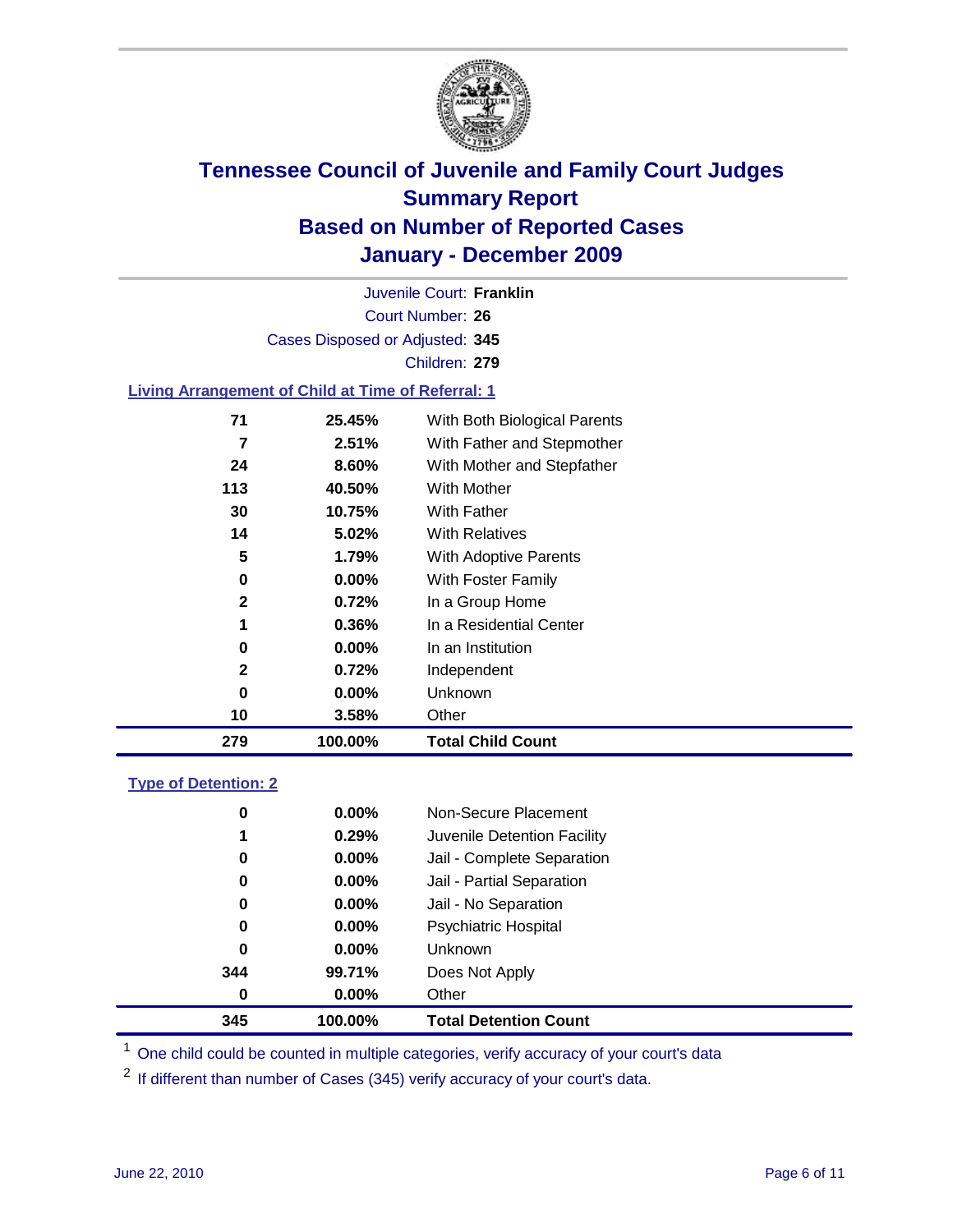

|                                                    | Juvenile Court: Franklin        |                                      |  |  |
|----------------------------------------------------|---------------------------------|--------------------------------------|--|--|
|                                                    | Court Number: 26                |                                      |  |  |
|                                                    | Cases Disposed or Adjusted: 345 |                                      |  |  |
|                                                    |                                 | Children: 279                        |  |  |
| <b>Placement After Secure Detention Hearing: 1</b> |                                 |                                      |  |  |
| 1                                                  | 0.29%                           | Returned to Prior Living Arrangement |  |  |
| 0                                                  | 0.00%                           | Juvenile Detention Facility          |  |  |
| $\bf{0}$                                           | 0.00%                           | Jail                                 |  |  |
| $\bf{0}$                                           | 0.00%                           | Shelter / Group Home                 |  |  |
| 0                                                  | 0.00%                           | <b>Foster Family Home</b>            |  |  |
| $\bf{0}$                                           | 0.00%                           | Psychiatric Hospital                 |  |  |
| 0                                                  | 0.00%                           | Unknown                              |  |  |
| 344                                                | 99.71%                          | Does Not Apply                       |  |  |
| 0                                                  | 0.00%                           | Other                                |  |  |
| 345                                                | 100.00%                         | <b>Total Placement Count</b>         |  |  |
|                                                    |                                 |                                      |  |  |
| <b>Intake Actions: 2</b>                           |                                 |                                      |  |  |
| 296                                                | 74.00%                          | <b>Petition Filed</b>                |  |  |
| $\mathbf{2}$                                       | 0.50%                           | <b>Motion Filed</b>                  |  |  |
| 95                                                 | 23.75%                          | <b>Citation Processed</b>            |  |  |
| $\mathbf{2}$                                       | 0.50%                           | Notification of Paternity Processed  |  |  |
| 1                                                  | 0.25%                           | Scheduling of Judicial Review        |  |  |
| 3                                                  | 0.75%                           | Scheduling of Administrative Review  |  |  |
| 0                                                  | 0.00%                           | Scheduling of Foster Care Review     |  |  |
| $\bf{0}$                                           | 0.00%                           | Unknown                              |  |  |
| 0                                                  | 0.00%                           | Does Not Apply                       |  |  |
|                                                    | 0.25%                           | Other                                |  |  |
| 400                                                | 100.00%                         | <b>Total Intake Count</b>            |  |  |

<sup>1</sup> If different than number of Cases (345) verify accuracy of your court's data.

<sup>2</sup> If different than number of Referral Reasons (400), verify accuracy of your court's data.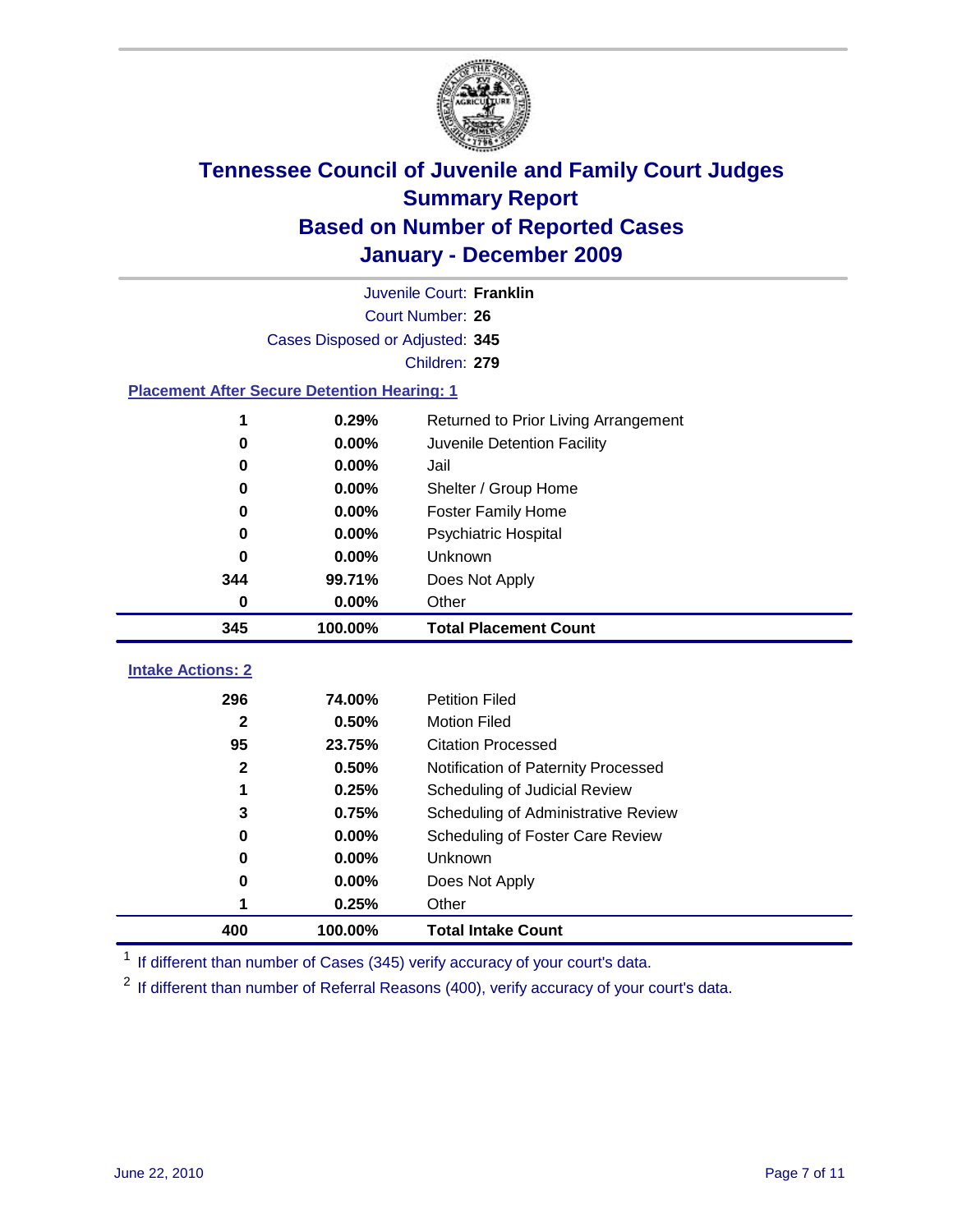

Court Number: **26** Juvenile Court: **Franklin** Cases Disposed or Adjusted: **345** Children: **279**

### **Last Grade Completed by Child: 1**

| $\bf{0}$                                | 0.00%   | Too Young for School         |  |
|-----------------------------------------|---------|------------------------------|--|
| 1                                       | 0.36%   | Preschool                    |  |
| 1                                       | 0.36%   | Kindergarten                 |  |
|                                         | 0.36%   | 1st Grade                    |  |
| $\mathbf{2}$                            | 0.72%   | 2nd Grade                    |  |
| 1                                       | 0.36%   | 3rd Grade                    |  |
| 3                                       | 1.08%   | 4th Grade                    |  |
| 7                                       | 2.51%   | 5th Grade                    |  |
| 14                                      | 5.02%   | 6th Grade                    |  |
| 17                                      | 6.09%   | 7th Grade                    |  |
| 28                                      | 10.04%  | 8th Grade                    |  |
| 57                                      | 20.43%  | 9th Grade                    |  |
| 81                                      | 29.03%  | 10th Grade                   |  |
| 55                                      | 19.71%  | 11th Grade                   |  |
| 6                                       | 2.15%   | 12th Grade                   |  |
| 0                                       | 0.00%   | Non-Graded Special Ed        |  |
| 3                                       | 1.08%   | <b>GED</b>                   |  |
| 0                                       | 0.00%   | Graduated                    |  |
| 0                                       | 0.00%   | <b>Never Attended School</b> |  |
| $\mathbf{2}$                            | 0.72%   | Unknown                      |  |
| 0                                       | 0.00%   | Other                        |  |
| 279                                     | 100.00% | <b>Total Child Count</b>     |  |
| <b>Enrolled in Special Education: 1</b> |         |                              |  |

| 279 | 100.00% | <b>Total Child Count</b> |  |
|-----|---------|--------------------------|--|
|     | 0.36%   | Unknown                  |  |
| 240 | 86.02%  | No                       |  |
| 38  | 13.62%  | Yes                      |  |
|     |         |                          |  |

One child could be counted in multiple categories, verify accuracy of your court's data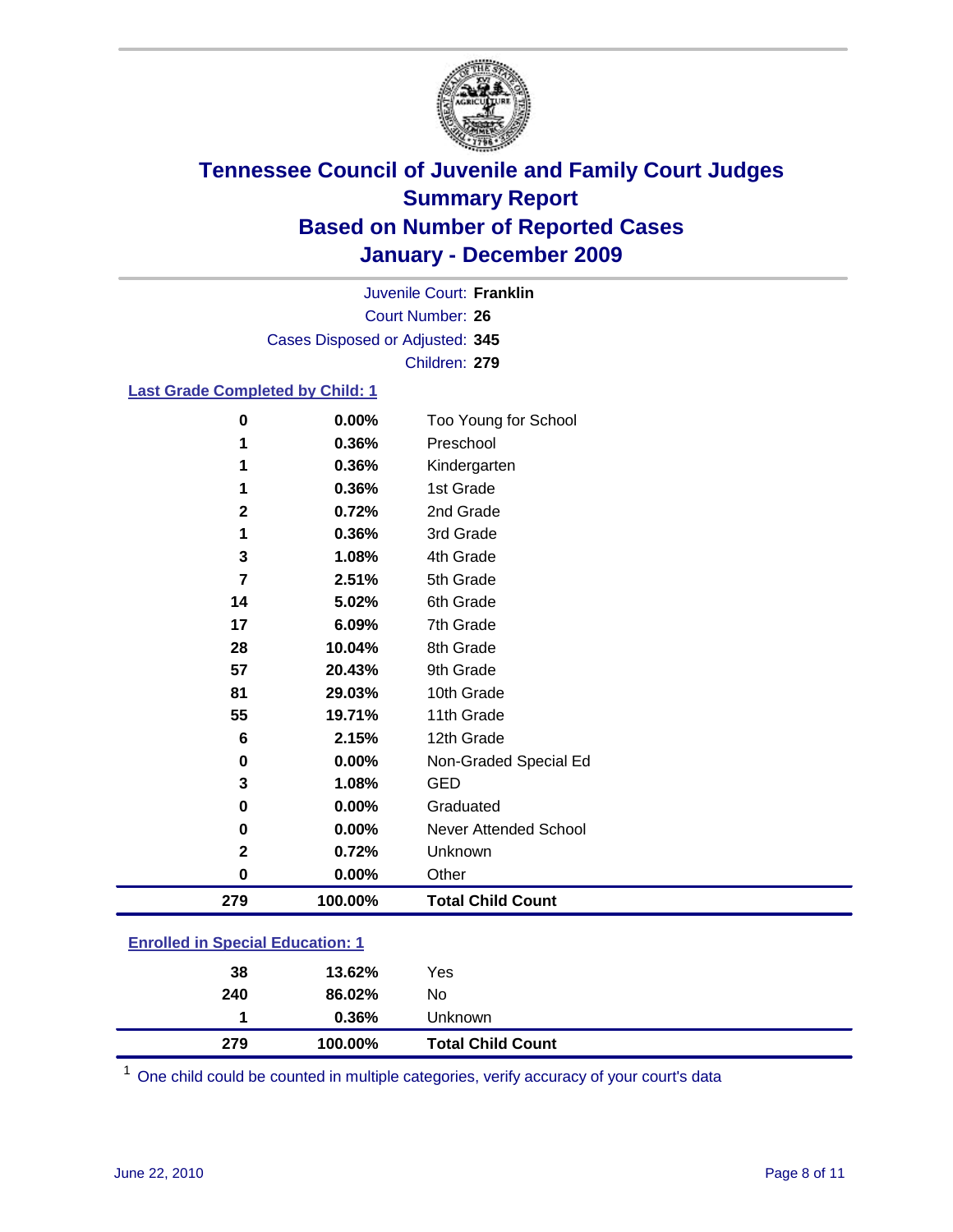

|                              | Juvenile Court: Franklin        |                           |  |  |
|------------------------------|---------------------------------|---------------------------|--|--|
|                              | Court Number: 26                |                           |  |  |
|                              | Cases Disposed or Adjusted: 345 |                           |  |  |
|                              |                                 | Children: 279             |  |  |
| <b>Action Executed By: 1</b> |                                 |                           |  |  |
| 400                          | 100.00%                         | Judge                     |  |  |
| 0                            | 0.00%                           | Referee                   |  |  |
| 0                            | 0.00%                           | <b>YSO</b>                |  |  |
| 0                            | $0.00\%$                        | Other                     |  |  |
| 0                            | 0.00%                           | Unknown                   |  |  |
| 400                          | 100.00%                         | <b>Total Action Count</b> |  |  |

### **Formal / Informal Actions: 1**

| 30           | 7.50%    | Dismissed                                        |
|--------------|----------|--------------------------------------------------|
| 0            | $0.00\%$ | Retired / Nolle Prosequi                         |
| 153          | 38.25%   | <b>Complaint Substantiated Delinquent</b>        |
| 57           | 14.25%   | <b>Complaint Substantiated Status Offender</b>   |
| 6            | 1.50%    | <b>Complaint Substantiated Dependent/Neglect</b> |
| 0            | $0.00\%$ | <b>Complaint Substantiated Abused</b>            |
| 0            | $0.00\%$ | <b>Complaint Substantiated Mentally III</b>      |
| 111          | 27.75%   | Informal Adjustment                              |
| 6            | 1.50%    | <b>Pretrial Diversion</b>                        |
| 0            | $0.00\%$ | <b>Transfer to Adult Court Hearing</b>           |
| 0            | $0.00\%$ | Charges Cleared by Transfer to Adult Court       |
| 0            | $0.00\%$ | Special Proceeding                               |
| 6            | 1.50%    | <b>Review Concluded</b>                          |
| 29           | 7.25%    | Case Held Open                                   |
| $\mathbf{2}$ | 0.50%    | Other                                            |
| 0            | $0.00\%$ | Unknown                                          |
| 400          | 100.00%  | <b>Total Action Count</b>                        |

<sup>1</sup> If different than number of Referral Reasons (400), verify accuracy of your court's data.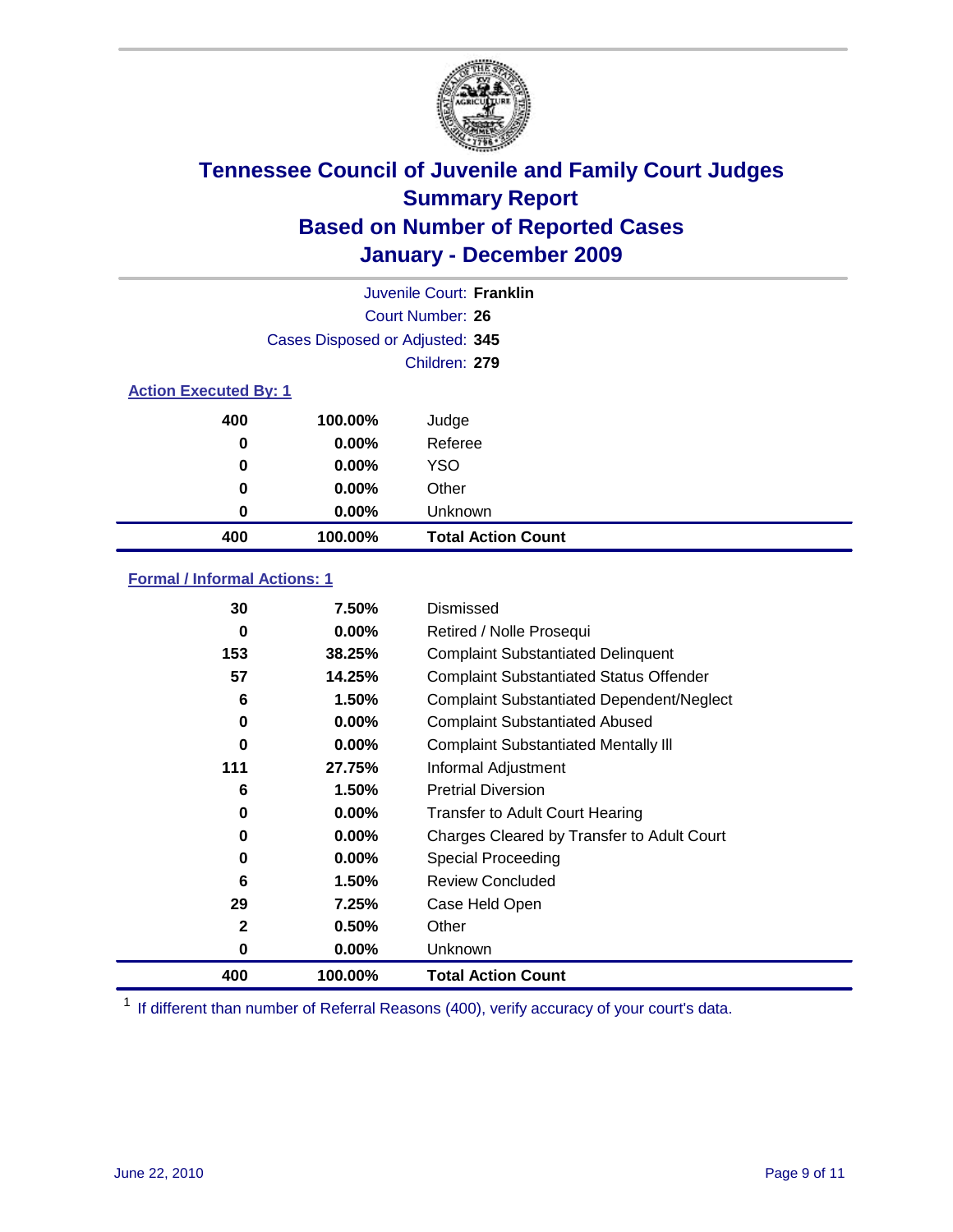

|                       |                                 | Juvenile Court: Franklin                              |
|-----------------------|---------------------------------|-------------------------------------------------------|
|                       |                                 | <b>Court Number: 26</b>                               |
|                       | Cases Disposed or Adjusted: 345 |                                                       |
|                       |                                 | Children: 279                                         |
| <b>Case Outcomes:</b> |                                 | There can be multiple outcomes for one child or case. |
| 28                    | 3.91%                           | <b>Case Dismissed</b>                                 |
| $\mathbf 2$           | 0.28%                           | Case Retired or Nolle Prosequi                        |
| 29                    | 4.05%                           | Warned / Counseled                                    |
| 14                    | 1.96%                           | Held Open For Review                                  |
| 55                    | 7.68%                           | Supervision / Probation to Juvenile Court             |
| 0                     | 0.00%                           | <b>Probation to Parents</b>                           |
| 0                     | 0.00%                           | Referral to Another Entity for Supervision / Service  |
| 6                     | 0.84%                           | Referred for Mental Health Counseling                 |
| 32                    | 4.47%                           | Referred for Alcohol and Drug Counseling              |
| 0                     | 0.00%                           | <b>Referred to Alternative School</b>                 |
| 0                     | 0.00%                           | Referred to Private Child Agency                      |
| 0                     | 0.00%                           | Referred to Defensive Driving School                  |
| 0                     | 0.00%                           | Referred to Alcohol Safety School                     |
| 0                     | 0.00%                           | Referred to Juvenile Court Education-Based Program    |
| 0                     | 0.00%                           | Driver's License Held Informally                      |
| 0                     | 0.00%                           | <b>Voluntary Placement with DMHMR</b>                 |
| 0                     | 0.00%                           | <b>Private Mental Health Placement</b>                |
| 0                     | 0.00%                           | <b>Private MR Placement</b>                           |
| 0                     | 0.00%                           | Placement with City/County Agency/Facility            |
| 0                     | 0.00%                           | Placement with Relative / Other Individual            |
| 11                    | 1.54%                           | Fine                                                  |
| 187                   | 26.12%                          | <b>Public Service</b>                                 |
| 11                    | 1.54%                           | Restitution                                           |
| 0                     | 0.00%                           | Runaway Returned                                      |
| 30                    | 4.19%                           | No Contact Order                                      |
| 0                     | 0.00%                           | Injunction Other than No Contact Order                |
|                       | 0.14%                           | <b>House Arrest</b>                                   |
| 1                     | 0.14%                           | <b>Court Defined Curfew</b>                           |
| 0                     | 0.00%                           | Dismissed from Informal Adjustment                    |
| 0                     | 0.00%                           | <b>Dismissed from Pretrial Diversion</b>              |
| 1                     | 0.14%                           | Released from Probation                               |
| 0                     | 0.00%                           | <b>Transferred to Adult Court</b>                     |
| 0                     | $0.00\%$                        | <b>DMHMR Involuntary Commitment</b>                   |